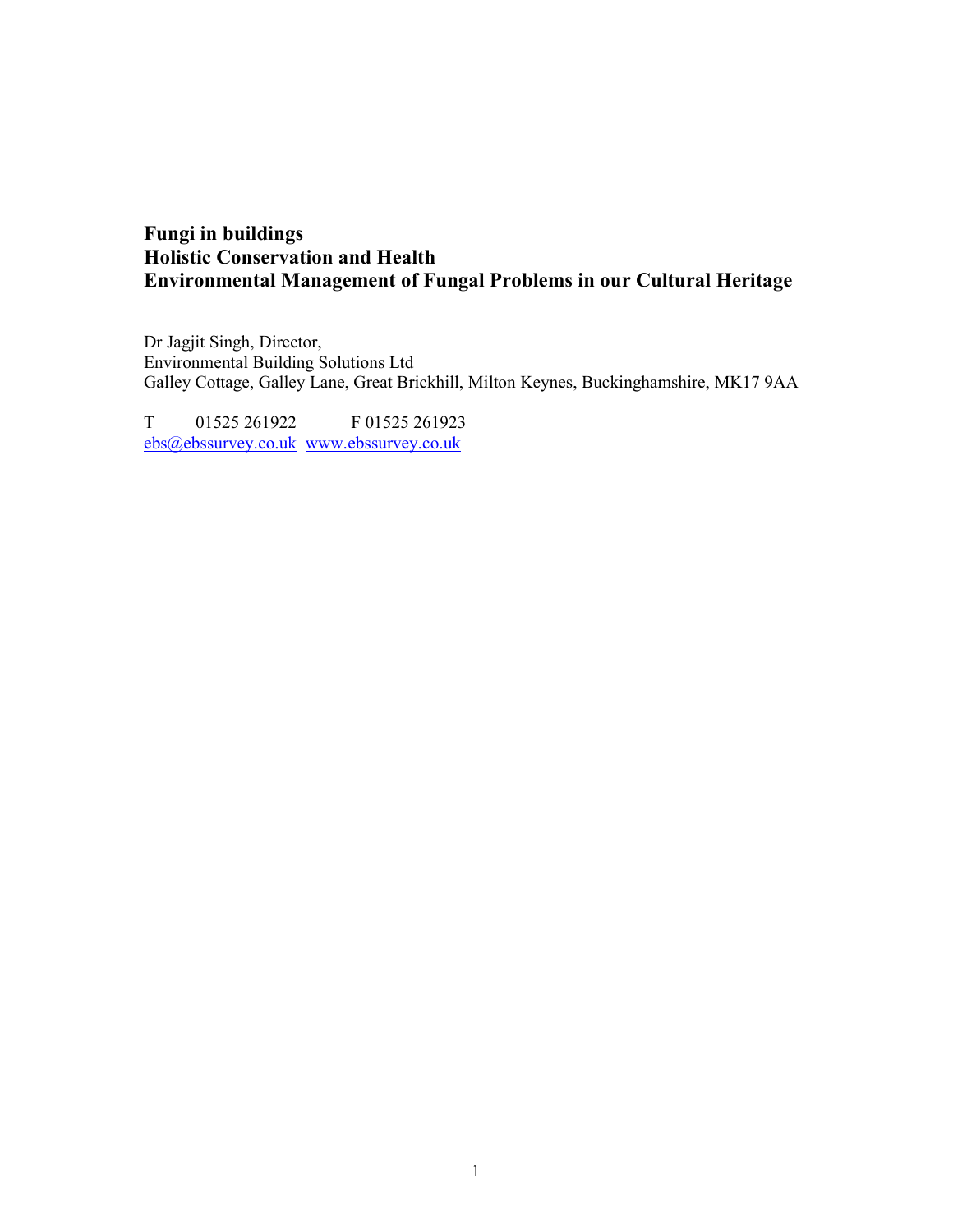Jagjit Singh

## Fungi in buildings Holistic Conservation and Health Environmental Management of Fungal Problems in our Cultural Heritage

## INTRODUCTION

Building materials are decayed by adverse environmental conditions and the extent of damage depends on both the materials and the conditions (Drdacky et al. 1994; Singh / White 1995).

Traditional buildings, which survive, were soundly built in the light of tried and tested practices. The accepted practices were and are to minimise water penetration, ensure adequate air movement around all vulnerable structures, and to allow permeable materials to 'breathe'.

However, timber used in historic buildings provides specialised ecological niches and many organisms have evolved to utilise it as a food substrate. Timber decay in buildings is caused by a broad spectrum of bacteria, fungi and insects (Jennings / Bravery 1991; Singh 1994; Singh / White 1995). The most common and destructive to timber are *Serpula lacrymans* (dry rot) photographs 1, 2, 3 and 4 - and a range of wet rots, for example Coniophora puteana (wet rot), Antrodia Spp and Asterostroma Spp. The other biological agents infecting building materials are lichens, mosses, algae, moulds, bacteria and range of insects and fungi (Bech-Andersen 1991; Cartwright / Findlay 1958; Richardson 1986; Singh 1993; Verral & Amburgey 1977).

## Remedial Chemical treatment Approach

The lack of repair, organisational culture and poor maintenance and management leads to radical solutions to building decay. The attraction of remedial treatments was irresistible and it was hoped that deficiencies in the quality of materials, workmanship or maintenance could be compensated for by the ubiquitous application of cheap, general-purpose pesticide mixtures. The problems associated with the approach have often become clear.

Remedial treatment of the infestations with fungicidal chemicals is not only expensive, inconvenient, hazardous to the operatives and occupants, but is also now becoming environmentally unacceptable. Orthodox measures could entail the loss of irreplaceable decorative finishes, floors and ceilings. Eradication of, for example, dry rot spores or insect pests in an historic building and its contents is, in practice, impossible. The volumes of chemicals necessary and the toxicity required would be damaging both for the building and all its occupants.

## Environmental Holistic Approach

Environmental control and preventative maintenance are preferred to draconian chemical treatments, as they provide a long-term solution to the health of the building and its occupants. A correct scientific analysis can provide an alternative, less destructive solution. Controlling the environment around a susceptible biodegradable material is still the most frequently used method of preventing biological decay.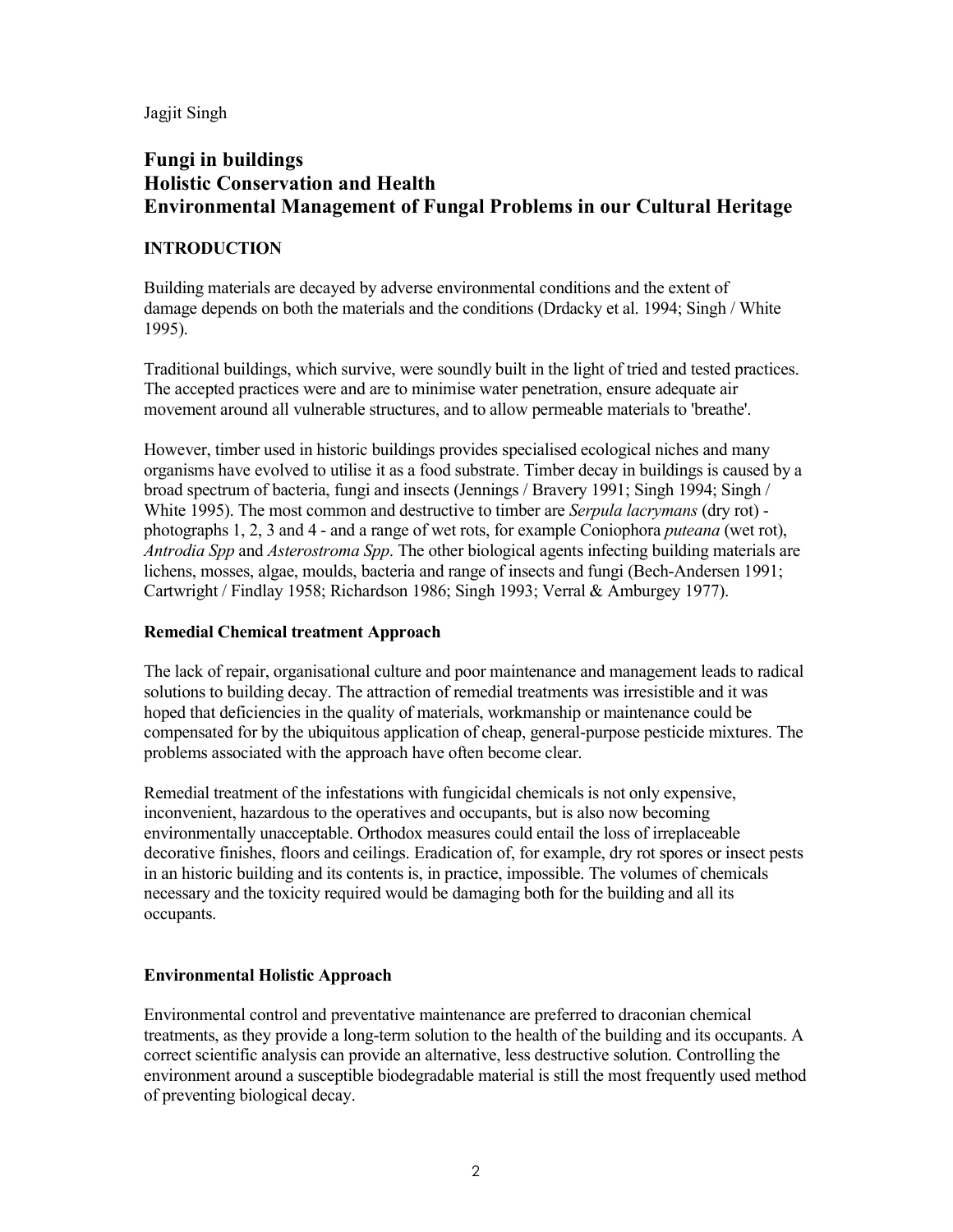Correct identification of the fungal and insect material is important, as not all fungi are equally destructive. Some rots are present in timber when it is cut or are acquired during storage. Fungal material may also be dead or dormant, representing conditions now past (Singh / White 1995).

#### Causes of Decay

The decay of building materials is caused by a number of factors, which are outlined below (Allsopp / Seal 1986; Bravery et al. 1987):

- Fungal decay
- Insect decay
- Chemical decay
- Mechanical wear
- Decomposition by physical agencies, for example: prolonged heating, fire and moisture

#### Recent advances in the understanding of the pathology of dry rot

Recent advances in the understanding of the pathology of dry rot has been described by Singh et al. 1993; Singh / White 1995 (a); White et al. 1995; Singh / White 1995; Palfreyman et al. 1995.

Whilst the dry rot fungus *Serpula lacrymans* resides frequently in buildings in Northern and Central Europe, Australia, Japan and other temperate regions, it has very rarely been reported to be growing in the wild, notably in specific areas of the Himalayan foothills (photograph 6), forests of the Czech Republic and Californian mountains.

#### Diagnosis of decay

The following techniques are used to diagnose the decay:

- Physiochemical and morphological characteristics of decay.
- Cultural characteristics of decay.
- Molecular analysis
- Non-destructive Inspection techniques (Singh 1991)

(photograph 5)

#### Preliminary inspection and investigations

The basis of any investigation is an understanding of building structures and defects and how these may interact to produce the ecological niches in which various decay organisms can thrive. With experience, an initial visual inspection can give a good indication of areas that will need closer study. A checklist for this preliminary investigation includes building defects, significant timber structures and concealed cavities. Obviously it is important to be familiar with the ecology and signs of significant decay organisms.

## Specialist search techniques

The condition of concealed timbers and cavities may be deduced from the general condition and moisture content of the adjacent structure. Only demolition or exposure work can enable the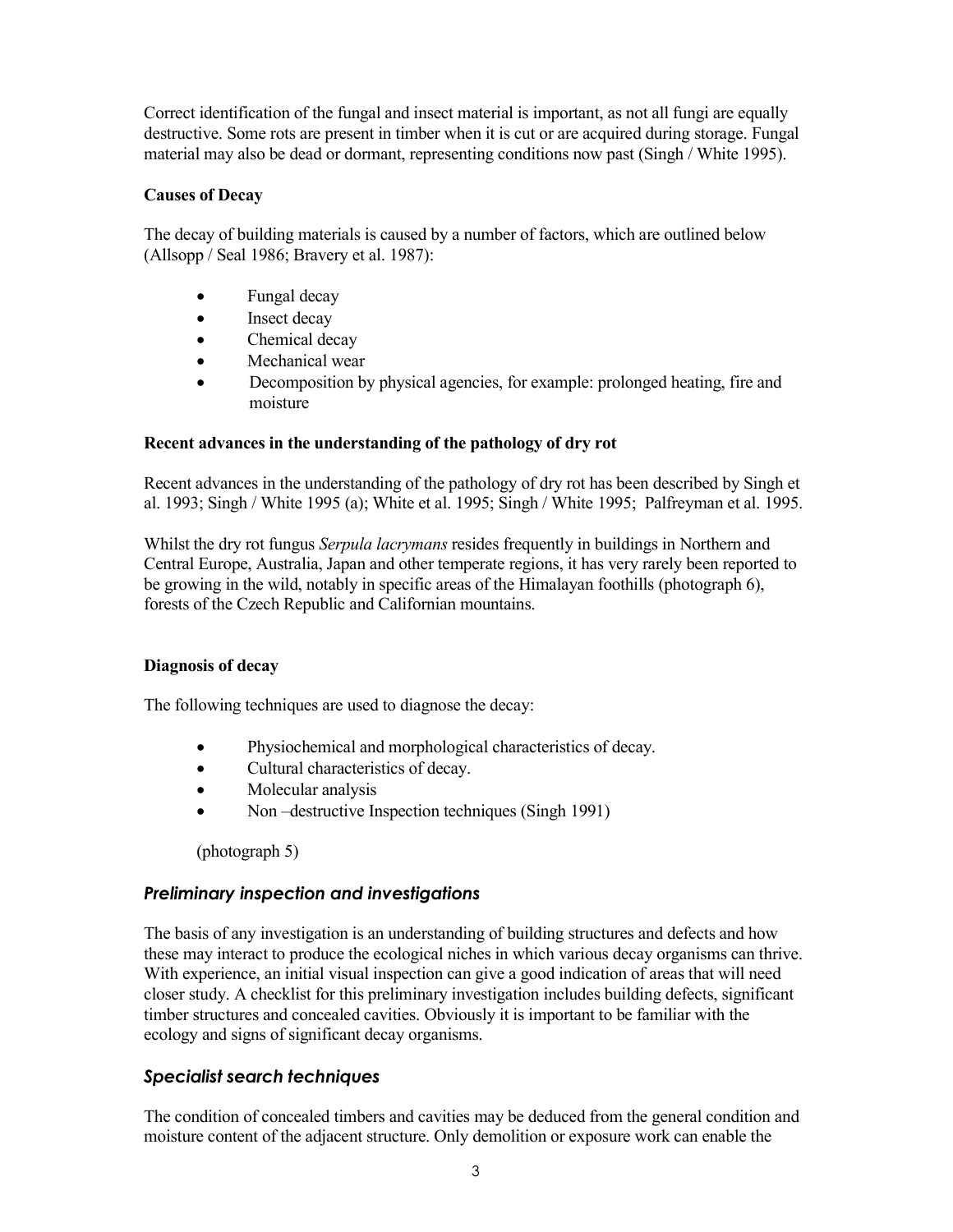condition of timber to be determined with certainty and this destroys what it is intended to preserve. A non-destructive approach is therefore required and, to help reduce uncertainty, instrumentation and test equipment can be useful at this stage. However, it is important to remember that all tests and instruments are only aids to the surveyor, and must be interpreted with experience and care. A slavish reliance on any technique, and failure to take into account its limitations, is a recipe for disaster. The non-destructive inspection includes the use of moisture meters, fibre optic inspection, Resistograph, ultrasonic, and infrared techniques.

## Detailed investigation

The findings from the initial investigations are followed up by more detailed study. The aim is to determine the distribution and extent of all significant decay organisms in the building, the distribution of all microenvironments predisposing to timber decay and the building defects that cause them. The distribution of moisture and its movement through the structure is particularly important. The extent of significant timber decay should also be determined. Active decay organisms may not yet have caused significant timber decay. Conversely, there may be significant decay even when the decay organisms that caused it have been dead for many years. This may seem obvious, but many expensive 'treatments' are carried out on fungus-damaged timber that has not been infected for tens or even hundreds of years. Key factors to be noted are species and viability of decay organisms, moisture content of materials, ambient relative humidity and ventilation. Timber species and previous chemical treatments may also be significant.

Other techniques used include microscopy, laboratory culture and identification of fungi and insects, hot wire anemometer and electronic RH measurement. More exotic techniques may sometimes be useful such as pheromone insect traps, infrared thermography, short wave radar, automatic weather stations, ultrasonic detection of timber boring insects, and total building monitoring using specialist data loggers. It is important to remember that any technique must be carefully justified because the value of the information from techniques not routinely used or properly calibrated can be very limited.

## Ecological Factors affecting Timber Decay

The environmental factors favouring the decay of timber are temperature, water, humidity and lack of ventilation (Oxley / Govert 1995; Singh 1991).

## Moisture in buildings

The following factors contribute to moisture in buildings:

- Penetrating damp / rising damp
- Condensation
- Building disaster (fire and flood)
- Construction moisture
- Building defects

Fungi differ in their optimum temperature requirements, but for most the range is from about 20- 30 °C. The optimum temperature for dry rot growth in buildings is about 23 °C, maximum temperatures are about  $25^{\circ}$ C and the fungus is rapidly killed above 40  $^{\circ}$ C. Timber moisture contents in buildings in the 20-30 % range are ideal for dry rot attack and other infestations.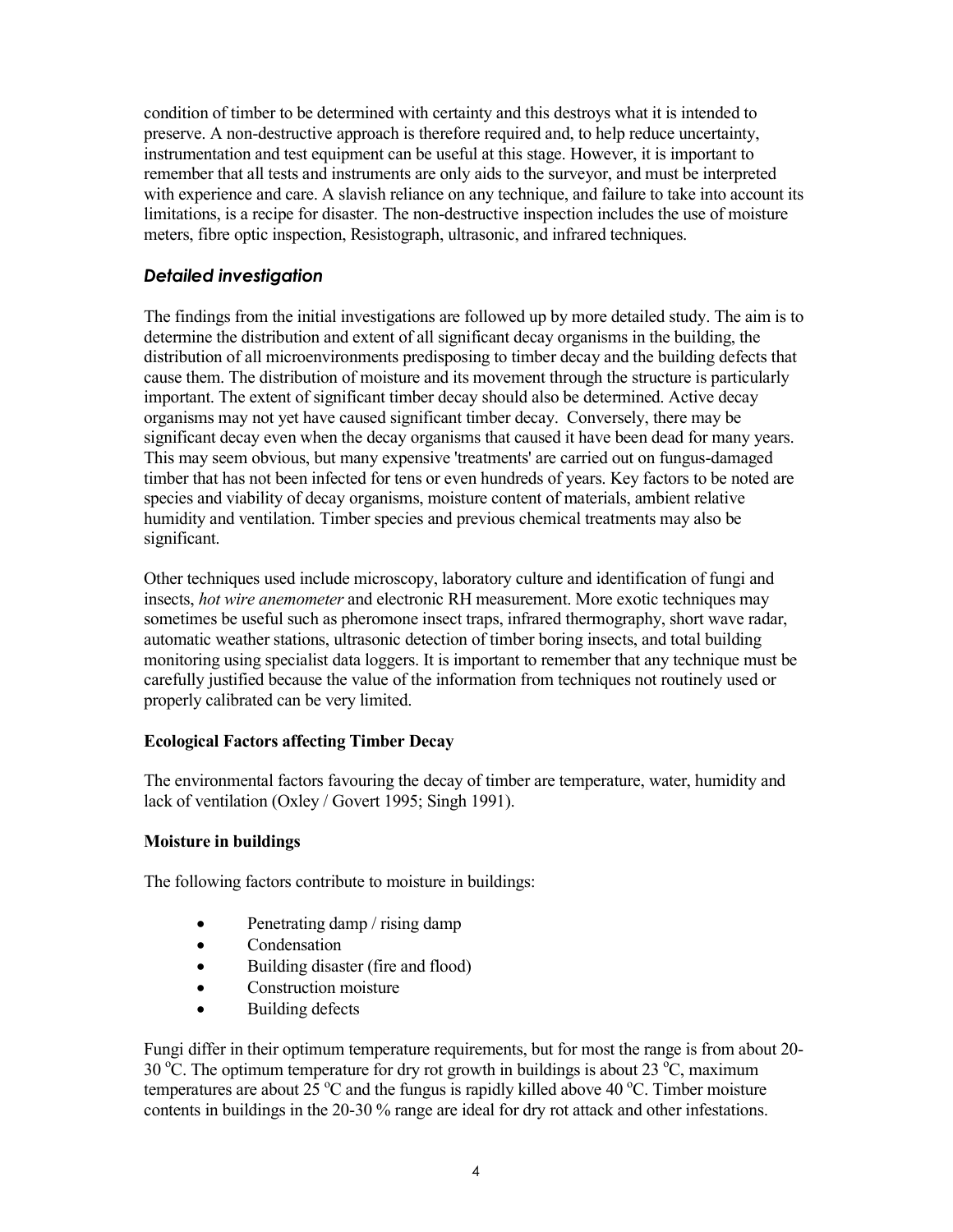## Environmental Monitoring

Remote monitoring systems can be very useful in increasing the efficiency and decreasing the cost of maintenance programmes. They can be especially useful for checking the moisture content of inaccessible timbers in roof spaces, behind decorative finishes and in walls.

#### The Greener Approach

Environmental control relies on controlling the cause of the problem by controlling the environment.

- Locate and eliminate sources of moisture.
- Promote rapid drying.
- Determine the full extent of the outbreak.
- Remove the rotten wood.
- Determine the structural strength of timber and fabric construction.
- Institute good building practice ventilation

- DPC

- isolation

The environmental control is complex and requires a multi-disciplinary team of scientists, engineers, surveyors and computing skills (Singh / White 1995).

#### Building Health

Building affects the health of occupants in many ways, for example building related illnesses (BRI), Sick Building Syndrome (SBS) and allergy and environmental health problems (AEHP). The most common building health problems in buildings relates to dampness and condensation resulting in mould growth, house dust mite and a range of other fungal  $\&$  insect pests, aggravating respiratory problems and allergies (Singh 1999 (a), Singh 1999 (b), Singh 2000).

#### Building Mycology

Building Mycology is defined as that branch of mycology, which deals with the study of fungi, associated with buildings, contents and their environments, which has a direct or indirect effect on the performance of building materials and structures and the health of the contents and occupants.

Previous studies have drawn attention to the fact that lessons learned from studies of agricultural exposures to fungal spores and from mycotoxicology can be applied to the understanding of the consequences of inhalation of fungal particles in domestic and nonindustrial indoor environments. A number of recent review papers have dealt with the problem of fungi in indoor air and attempted to focus attention on various issues, particularly air sampling and the biomedical consequences of inhalation exposure to fungal propagules (Flannigan 1992; Miller 1992).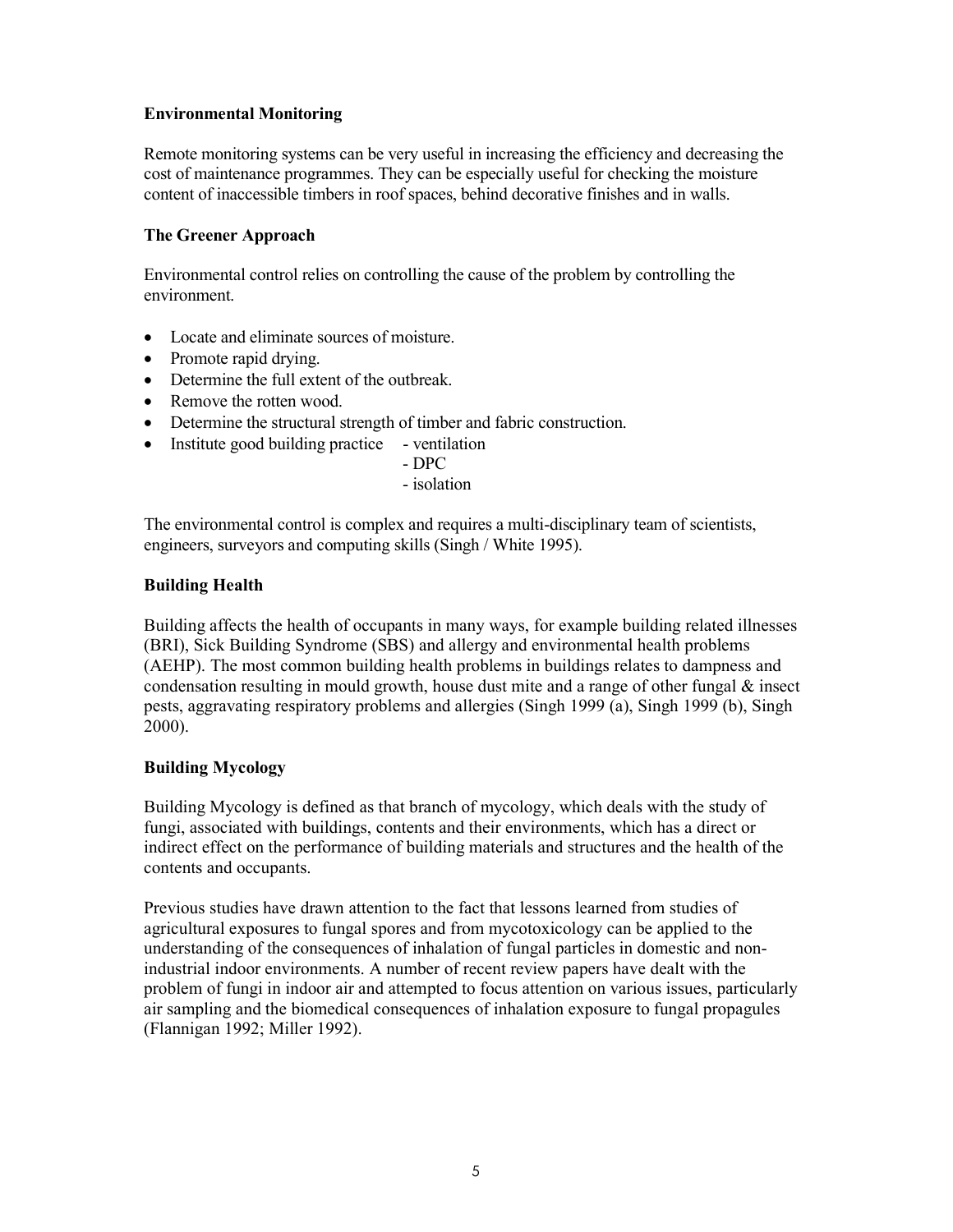#### Allergy & Damp-building syndrome

Buildings, which suffer from dampness (rising or penetrating dampness), moisture problems due to condensation, fire and flood damage can significantly higher the number of microorganisms in the indoor environment. This creates problems for allergic patients. A prolonged residual moisture problem may also cause troubles for nonallergic people, who may also develop several of the mucosal and general symptoms (Morris 1990; Gravesen et. al 1994; CIAR 1996).

#### Indoor Allergens

There are more than 100.000 species of fungi. The genera and species that cause human disease involve a wide array of fungi. The most common fungi in both adult and pediatric populations in descending order of frequency were Alternaria, Helminthosporium, Cladosporium, Fusarium, Aspergillus, Phoma and Penicillium (CIAR 1996). Other moulds of allergenic importance include, for example Botrytis, Rhizopus and Trichoderma. Fungi for example both moulds and yeast; moulds have hyphae and yeast's are unicellular fungi that reproduce by budding or fission. A clinically important yeast allergen is Candida, which forms pseudohyphae.

Fungi produce large numbers of spores and when these spores liberated from infected buildings to the indoor air, it can be regarded as organic dust. These spores can, like other types of dust, sediment on surfaces or it could be inhaled by occupants and deposited on the mucosal surface of the upper airways and in the eyes. Repeated exposure to large amount of fungal propagule risks the development of specific allergic reactions.

## Strategies for Control, Sustainable Holistic Solutions

Building structures and environments provide specialised microclimates and ecological niches in their spatial ecosystems for the settlement, growth and proliferation of a variety of fungal organisms.

Fungal and Insect problems in both modern and historic buildings are mainly the result of defects in buildings, lack of maintenance and gross neglect. Rectifying these defects and by ensuring proper maintenance can provide long term sustainable, holistic solutions to these problems (Singh 1993; Singh 1994 (a); Singh / Walker 1994 (b), Singh 1994 (c); Singh 1996 (a); Singh 1996 (b)).

Management of decay and health problems in buildings is a complex issue; it requires a multidisciplinary integrated approach, which combines the skills of material scientists, environment monitoring and health specialists, conservation science engineers and architects.

#### Environmental Management

Much damage has been inflicted in the last century by dealing with the symptoms of the problems and not with the causes. By proper understanding of the causes, its repetition should be avoided in this century. The environmental approach is beneficial to the building fabric, occupants and to the wider environment.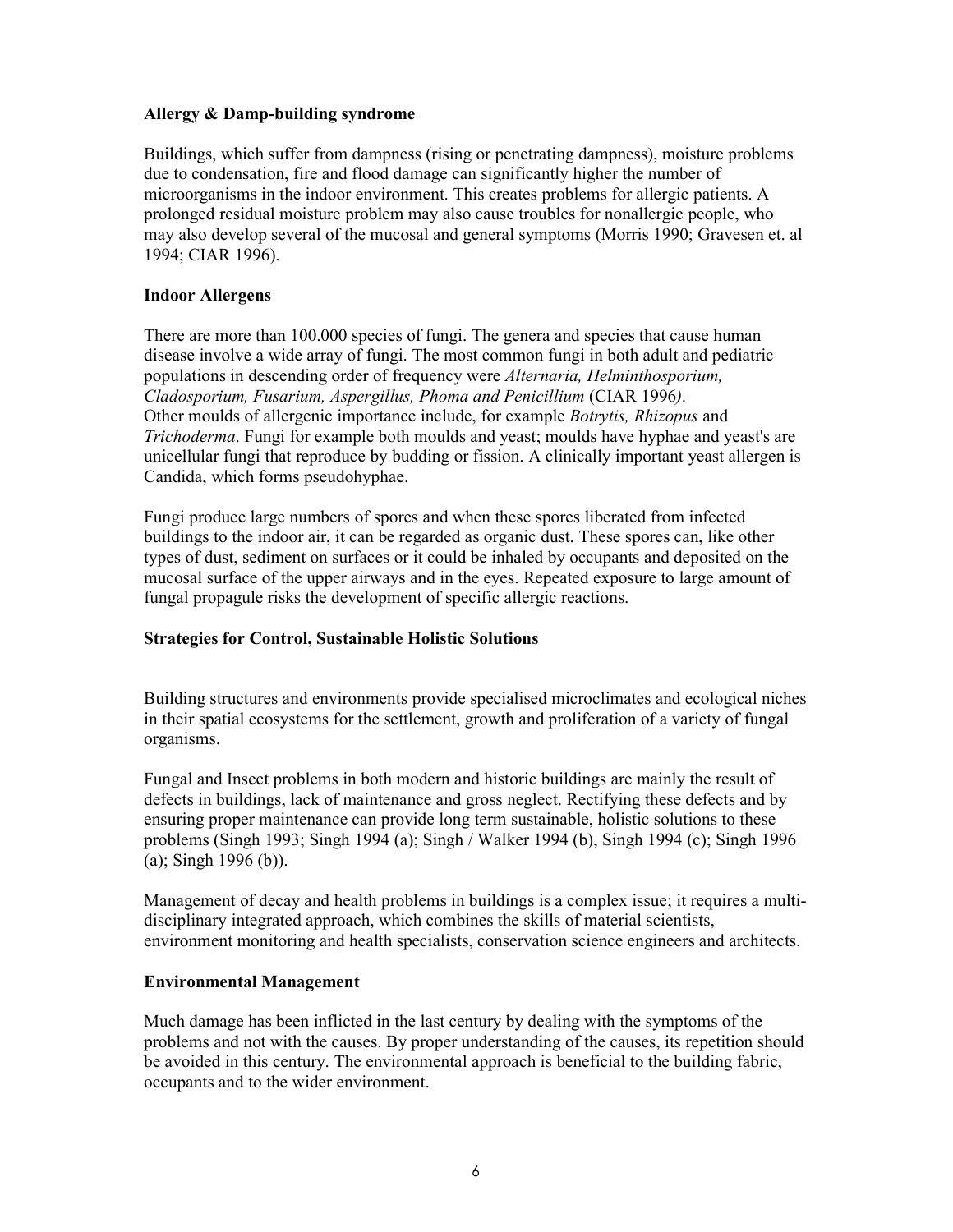#### **REFERENCES**

D. Allsopp / K. J. Seal, Introduction to Biodeterioration. Edward Arnold, London, 1986, p. 135.

A. F. Bravery / R. W. Berry / J. K. Carey / D. E. Cooper, Recognising Wood Rot and Insect Damage in Buildings. BRE Garston, Watford, UK, 1987.

J. Bech-Andersen, The Dry Rot Fungus and Other Fungi in Houses. Hussvamp Laboratoriet aps, Denmark, 1991-92, pp. 19.

K. S. G. Cartwright / W. P. K. Findlay, Decay of Timber and its Prevention. HMSO, London, 1958.

CIAR Sick Building Syndrome, Biological Aerosols and System Control of Indoor Air Quality, published by CIAR, Maryland, 1996.

M. Drdacky / J. Palfreyman / J. Singh, Conservation & Preservation of Timber in Buildings. ISBN 80-901118-4-X. Prague, Czech Republic 1994.

B. Flanningan, Indoor microbiological pollutants – sources, species, characterisation an evaluation, in: H. Knoppel / P. Wolkoff (ed.), Chemical, microbiological, health and comfort aspects of indoor air quality – State of the art in SBS. Kluwer, Dordrecht, 1992, pp. 73-98.

S. Gravesen / J. C. Frisvad / R. A. Samson, Microfungi. Munksaard, Holland, 1994.

Morris Greenberg, Allergy in Buildings and Health, in: S. Curwell / C. March / R. Veneables (ed.), The Rosehaugh Guide. London 1990 (RIBA).

D. H. Jennings / A. F. Bravery (Ed.), Serpula Lacrymans: Fundamental Biology and Control Strategies. John Wiley & Sons Inc., Chichester, UK, 1991.

J. D. Miller, Fungi as contaminants in indoor air. Atmospheric environment, 26. 1992, pp. 2163-2172.

T. A. Oxley / E. G. Govert, Dampness in Buildings: Diagnosis, Treatment, Instruments, London UK, 1995 (Butterworths, 2nd Edition).

J. Palfreyman / N. White / T. E. J. Buithjens / H. Glancy, The impact of current research on the treatment of infestations by the dry rot fungus Serpula lacrymans, in: International Biodeterioration & Biodegradation 35, pp. 369-395.

B. A. Richardson, Remedial Treatment of Buildings. The Construction Press, Lancaster, UK, 1986, pp. 236.

J. Singh, Building biology and health, in: S. Johnson (ed.), Greener Buildings, Environmental Impact of Property. Macmillan Press, London, 1993, pp. 122-44.

J. Singh, Building Mycology: Management of decay and health in buildings. E&FN Spon, London UK, 1994.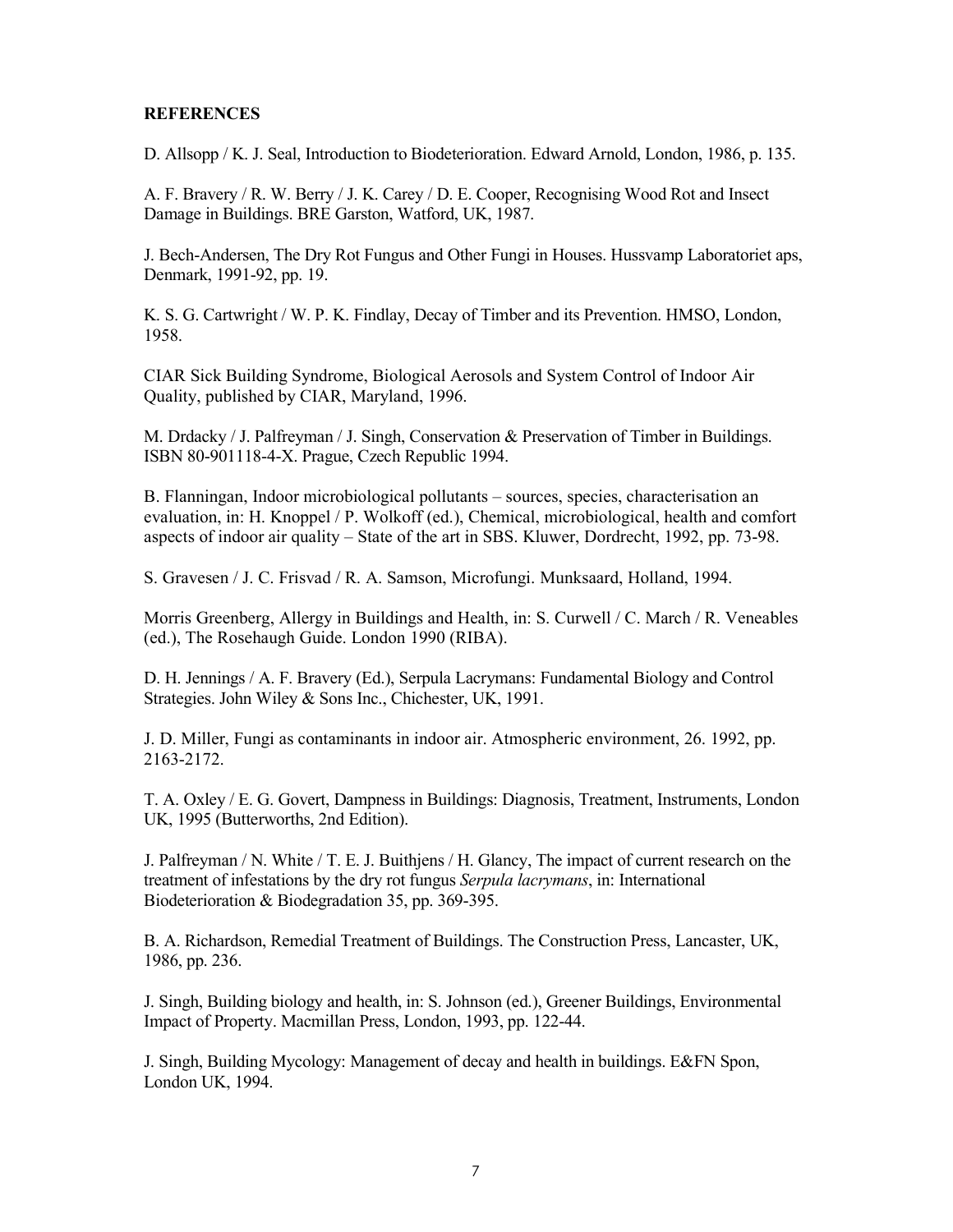J. Singh / J. Bech-Andersen / A. S. Elbourne / S. Singh / B. Walker / T. Goldie, The Search for Wild Dry Rot Fungus (Serpula Lcrymans) in the Himalayas. The Mycologist, 7(3), 1993, pp. 124-131.

J. Singh, Non-destructive inspection of the building fabric, in: T. Bahns (ed.), Proceedings of Building Pathology 90. UK, 1991, p. 215.

J. Singh, Biological contaminants in the built environment and their health implications. Building Res. Inform, Vol. 21, No 4. 1993, pp. 216-224.

J. Singh, Building Mycology Management of Health and Decay in buildings. London 1994. (a)

J. Singh / B. Walker, Allergy Problem in Buildings. Quay Publishing, Lancaster, 1994. (b)

J. Singh, Indoor Air Quality in Buildings. Office Health & Safety Briefing, Croner 1994. (c)

J. Singh , Health, comfort and productivity in the indoor environment. Indoor and Built Environment, 51, Jan-Feb 1996. Karger Publications, 1996, pp. 22-34.

J. Singh, Impact of indoor air pollution on health, comfort and productivity of the occupants, in: Aerobiologia 12 (1996), pp. 121-127.

J. Singh, Sick Building Syndrome. Facilities Management, in: Health and Safety (November 1999), pp. 12-15.

J. Singh, Sick Building Syndrome, Occupational Health and Hygiene, in: Health and Safety (December 1999), pp. 14 –16.

J. Singh, Allergic Reactions, Occupational Health and Hygiene, in: Health and Safety (February 2000), pp. 14 –16.

J. Singh / N. White, The Search for Himalayan link to a dry rot cure in buildings, in: Building Research & Information, Vol 23, No 4. 1995, pp. 216-20. (a)

J. Singh / N. White, Dry rot and building decay: a greener approach, in: Construction Repair, 1995, pp. 25-32. (b)

J. Singh / S. Singh / B. Walker / J. Palfreyman / N. White, Searching for answers at the roof of the world. Dry rot special report in Buildings & Facilities Management for the Public Sector, 1995, pp14-16.

J. Singh / N. White, Himalayan origin of dry rot. Comparative ecology in domestic and wild environment, in: J. Singh / N. White (ed.), Environmental Preservation of Timber in Buildings. Published by Oscar Faber. St Albans, UK 1995

J. Singh / N. White, Timber decay in buildings - Research, Remedies & Reform, in: L. Reinprecht / D. Cebecauerova (ed.), Reconstruction & Conservation of Historic Wood, Bratislava, Slovak Republic 1995.